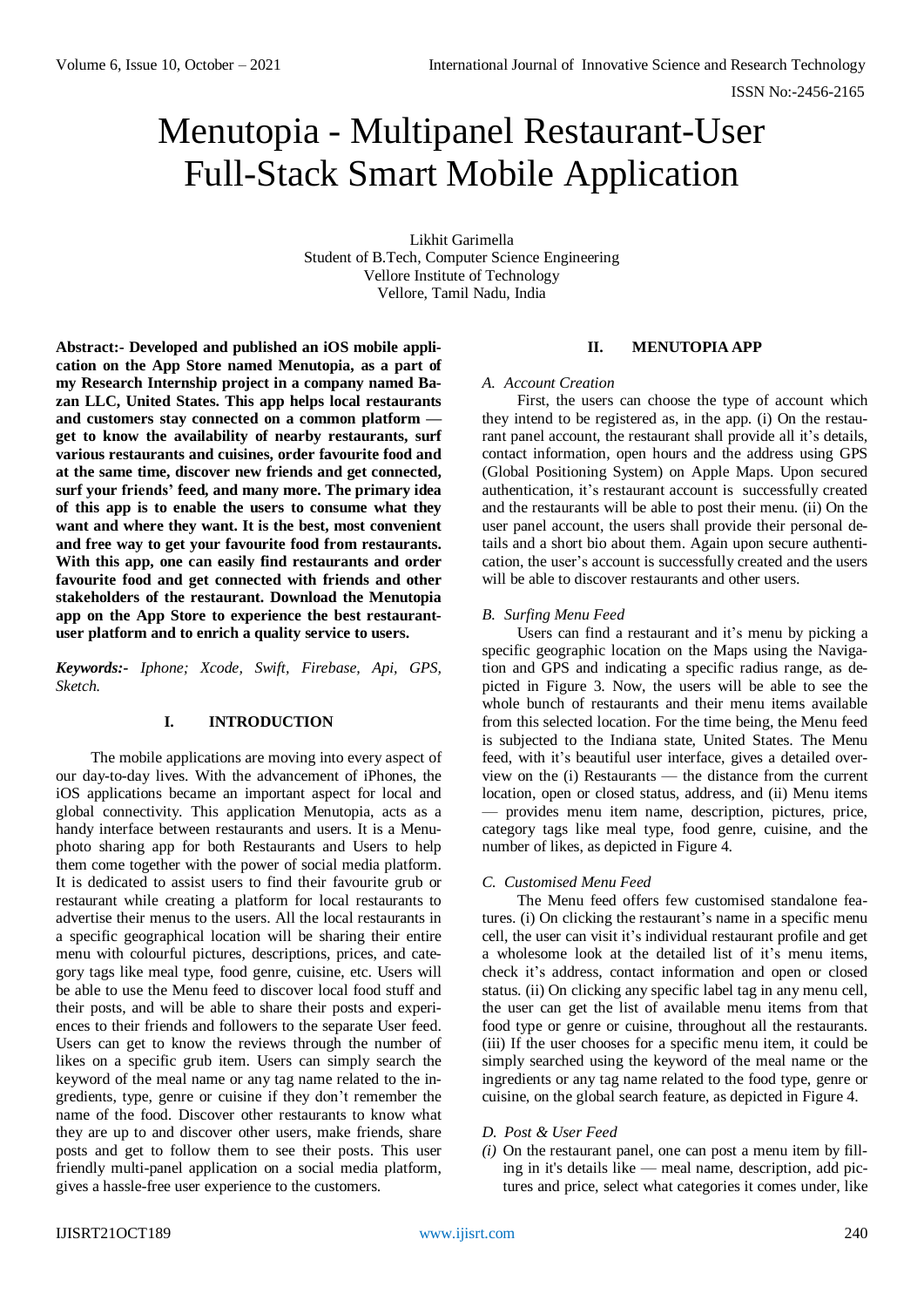ISSN No:-2456-2165

food type, genre or cuisine, as depicted in Figure 4. When clicked on Submit, the meal item will be successfully registered in the records and will be posted in the global Menu feed. (ii) On the user panel, one can post their social posts or memories or favourite food by taking pictures and adding a caption to it. When clicked on Share, the post will be successfully posted in the User feed and your friends will be able to see and give a like to it.

#### *E. Discover Restaurants & Users*

On the Discover tab, users will be able to see the entire list of restaurants that got signed up into the application. The users can contact the restaurant via call from here and can also visit a specific restaurant's profile and get the detailed



[Fig. 1. The Menutopia App]

information on it's menu items. Also, the users will be able to see other users and their friends who got registered in the application. They can follow each other and see their posts. The users can even make use of the global search functionality on the Discover tab.

### *F. Profile*

On the Profile tab, the restaurants or the users will be able to see their posts what they have posted and can see the number of likes on each of their posts. The restaurants can also edit their profile information and the open or closed status of the restaurant. The users will get a social media platform experience on Menutopia, interacting with 2 panels restaurants and users, on the application.

#### **III. ARCHITECTURAL DESIGN**

The iOS application Menutopia, is compatible and can be installed on all iPhones with operating system iOS 11.0 or above. The application is developed and built on Xcode (Xcode 12.0), Apple's integrated development environment for Apple apps. The application is programmed in Swift (Swift 5.0) and Objective-C, Apple's native platform programming languages.

The Backend server used for this application is Firebase (Firebase 7.0) — tools like Firebase Auth for Signup and Login authentication on the app, Firebase Database for storing the raw data and records of users on the app in json format, Firebase Storage for storing all the media files and images what users post on the app, and Firebase Analytics to keep a track on the users app usage and database usage. The application's user interface is designed on Sketch (Sketch 60), the UI-UX vector graphics editor for iOS and macOS.



[Fig. 2. Architectural Diagram of the App]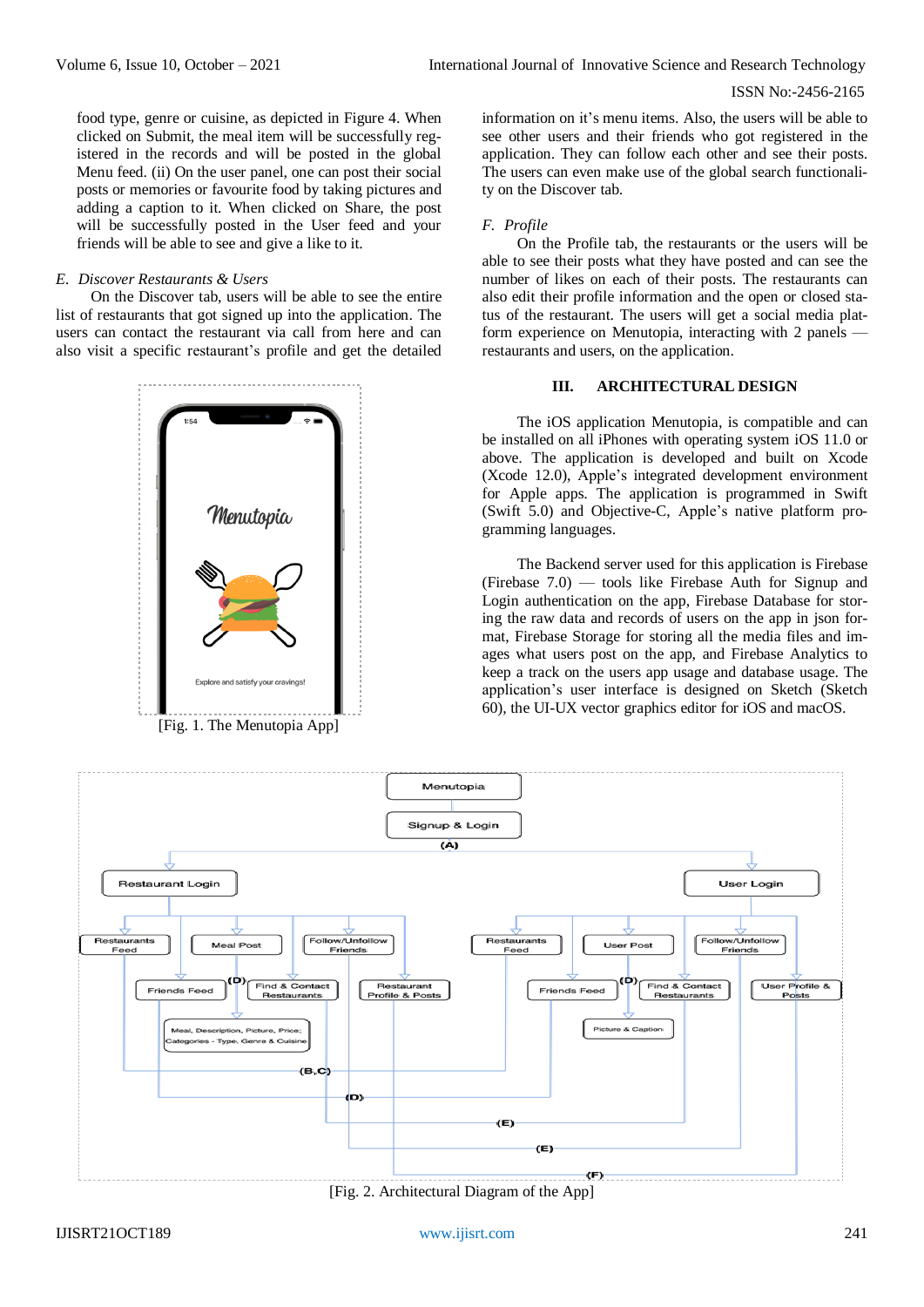ISSN No:-2456-2165

#### **IV. FIREBASE SERVER**

During Account Creation, Firebase Auth creates a unique 'Identifier' taking the user's email id and other credentials. It generates a secured and encrypted 'User UID' for individual users, when the user creates an account in the app. Firebase Auth also keeps a track on the users logged in status — provides stats like, timestamp of the user account created, last logout/login status of the user, etc. Each time a user logs into the app, Firebase Auth verifies the 'User UID' of the user and approves the request to log in successfully.

In the Menu feed and User feed, the posts are fetched from the Backend server Firebase Real-Time Database. In Firebase Database, the data is stored in json format. All the nodes and the data is secured with encrypted ids at every single level of the json tree. The media files and images are stored in Firebase Storage in their respective posts folders. Each media file has a unique identifier name called an octet stream. The upload date and size of the media file is indicated corresponding to the image, in Firebase Storage. Firebase Storage generates a url for each and every media file that is uploaded and stores the url in Firebase Database.

Firebase is integrated with the iOS app on Xcode using Cocoapods libraries. Firebase pods are installed using commands on the Mac Terminal using homebrew and ruby. On following the set of instructions what Firebase provided for it's integration with iOS apps in it's documentation, the pod file will be initialised. On adding the pod commands for Firebase in the pod file and installing the pods on the Terminal, we can make use of all the Firebase functionalities in the iOS app.

Further in the iOS app, custom Firebase Apis, using MVC (Model-View-Class architecture) and Swift-Firebase algorithms, have been developed for post and feed functionalities in the application. This makes the application smooth and responsive with a better performance.

#### **V. SPECIFICATIONS**

- Swift & Objective-C languages.
- UIKit & Storyboarding for Frontend.
- Xib cells for custom views.
- Swift delegates for version control.
- Custom Swift Extensions.
- Geolocation for app's GPS tracking.
- Firebase & Custom Apis for Backend.
- Custom class Models.
- Firebase Auth for Auth Service class & User Api.
- Firebase Database for Post Apis & Feed.
- Firebase Storage for Helper Service classes.

 Swift-Firebase callback methods like childByAutoId(), childAdded(), and child.observeSingleEvent() for Writing & Reading data and for Encrypting & Decrypting data on Firebase.

 MVC pattern programming to connect Frontend & Backend.

Cocoapods for Swift libraries & packages.

- Sketch & Figma for app UI-UX design.
- Git, GitHub & App Store Connect.



[Fig. 3. Finding nearby restaurants using GPS]



[Fig. 4. Surfing Menu Feed & Post a Meal]

## **VI. CONCLUSION**

Developed and published a multipanel restaurant-user full-stack mobile application Menutopia, which provides real time solution to connect restaurants and users on a common platform. This application provides the best user experience across all the iOS devices with better performance. Menutopia is a unique iOS app which is first of it's kind in the App Store. Menutopia received a large user base and reviews on the App Store. This application enables the restaurants in enhancing sales performance.